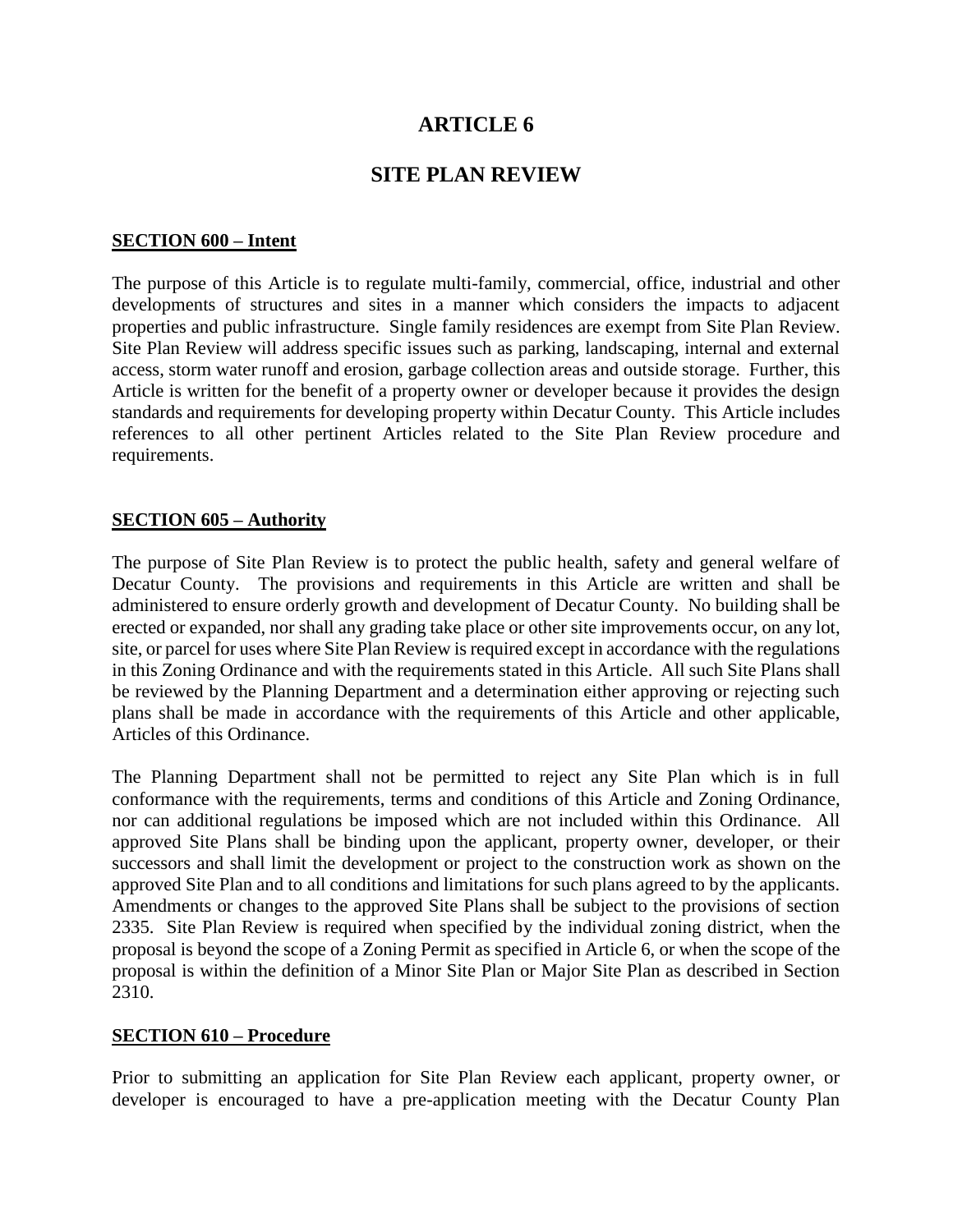Commission planning staff. The purpose of the pre-application meeting is to advise each applicant, property owner, or developer of the Site Plan Review procedure and requirements and discuss any initial concerns and omissions about the Site Plan that is being previewed. In addition, the results of the meeting will also determine whether the development proposed will follow the Minor Site Plan Review procedure or the Major Site Plan Review procedure. Both types of procedures are described below. Typically new developments on undeveloped land will require Major Site Plan Review.

| Minor Site Plan: | A Site Plan that involves no exterior utility construction (e.g., storm sewer,<br>water, sanitary sewer, etc.), either no grading work or a minimal amount of<br>grading work, no more than 12 parking spaces, no more than a 15% increase<br>of the existing building square footage, no additional access points or curb |
|------------------|----------------------------------------------------------------------------------------------------------------------------------------------------------------------------------------------------------------------------------------------------------------------------------------------------------------------------|
|                  | cuts, and loading areas that are less than 10,000 square feet.                                                                                                                                                                                                                                                             |
|                  |                                                                                                                                                                                                                                                                                                                            |

Major Site Plan: A Site Plan that involves exterior utility construction (storm sewer, water, sanitary sewer, etc.), grading work, more than 12 parking spaces, more than a 15% increase in the existing building square footage, access points or curb cuts, and a loading area in excess of 10,000 square feet.

# **SECTION 615 - Application and Approval**

An applicant, property owner, or developer is required to file an application with the Decatur County Planning Department. Action in the form of approval or denial of a Minor Site Plan by the Planning Commission's Staff shall occur within 10 working days of when the plan is officially submitted to the Planning Department's office in complete form.

Action in the form of approval or denial of a Major Site Plan is by the Plan Commission's Staff, in consultation with any other individuals or agencies that have been designated by the Plan Commission. Action on the application shall occur within 30 calendar days of when the Site Plan is submitted to the Decatur County Plan Commission's office in complete form. Upon approval of a site plan application, a Certificate of Land Use Restriction that specifies site plan approval and improvements shall be recorded in the Recorder's Office for the real property in question. The Certificate of Land Use Restriction shall be released upon satisfactory completion of all required site improvements.

An appeal of the Staff denial of a Minor/Major Site Plan can be made to the Plan Commission and shall be scheduled at its next regularly-scheduled meeting. Written notification shall be made by the applicant to the Planning Director within thirty (30) calendar days of the Staff denial. Final action for approval or denial on the appeal of a Minor/Major Site Plan shall be made by the Plan Commission. Reasons for denial of a Minor/Major Site Plan by the Plan Commission shall be given to the applicant in written form.

A waiver of any Site Plan requirement can be requested as part of the application for the development. In addition, extensions of the time requirements specified by this Article can be requested with the application for Site Plan Review. All waiver and extension shall be reviewed by Planning Director and issued only if such a waiver/extension is necessary due to unusual or extreme circumstances inherent in the project site and if the requested waiver/extension does not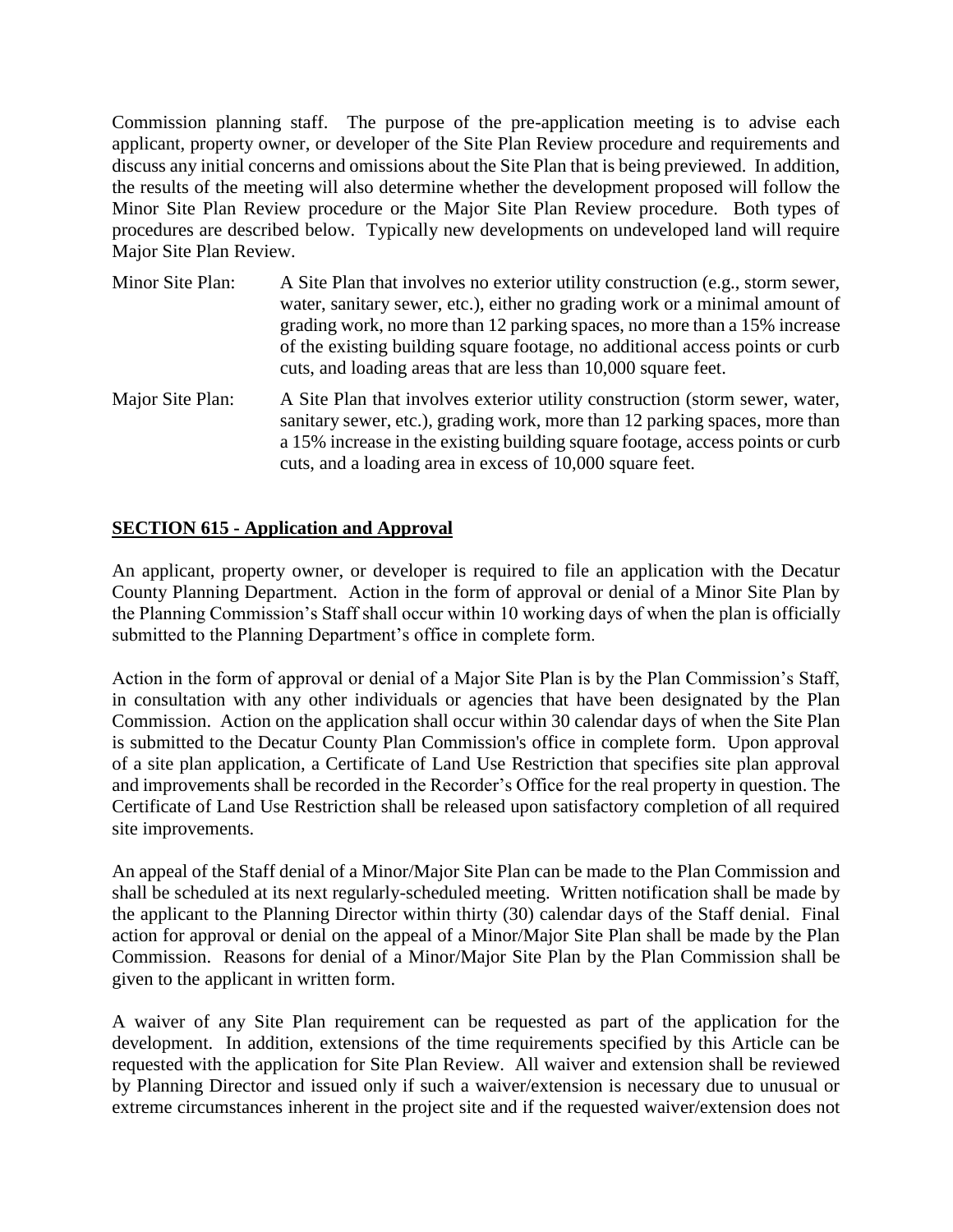adversely affect the Site Plan requirements of this Article.

### **SECTION 620 - Site Plan Requirements**

All Minor Site Plans submitted to the Decatur County Plan Commission shall be in accordance with this article and shall contain the following information:

- 1. Dimensions of the site or lot;
- 2. Location and width of all public and private streets, driveways, and other vehicular circulation areas;
- 3. Location of all existing and proposed structures;
- 4. The proposed use at the site;
- 5. Square footage and height of proposed building or addition;
- 6. Location of all existing water, sanitary sewer, storm sewer, electric and cable television lines, easements and poles;
- 7. Location of any proposed parking spaces with dimensions and access points;
- 8. Statement declaring that "no storm water detention, grading, or utility construction is necessary for construction of building addition or site work".
- 9. A listing of any variations from the requirements set forth in the Decatur County Zoning Ordinance. The variations can then be analyzed to determine if any require consideration from the Decatur County Board of Zoning Appeals.

All Major Site Plans submitted to the Decatur County Plan Commission in accordance with this article shall contain the following information:

- 1. Project name, date, north arrow, location map (a map which clearly shows the location of the property in respect to existing road and landmark);
- 2. A scale not smaller than 1 inch equals 100 feet or as approved by the Planning Director or designee;
- 3. A stamp or seal of an Indiana registered professional engineer, architect, landscape architect or land surveyor (the scope of work performed by such professionals in conjunction with a site plan submission is limited to that permitted by their respective licensing authorities). If grading and/or storm sewer construction work are being proposed, an Indiana registered professional engineer or surveyor shall be required to submit grading information and design the appropriate storm water system. A stamp or seal of a Indiana registered professional engineer or surveyor is required for grading and storm water construction work;
- 4. The present zoning of the subject property and all adjacent properties;
- 5. All existing and proposed public and private right-of-ways and streets; (See Article 24)
- 6. All abandoned streets;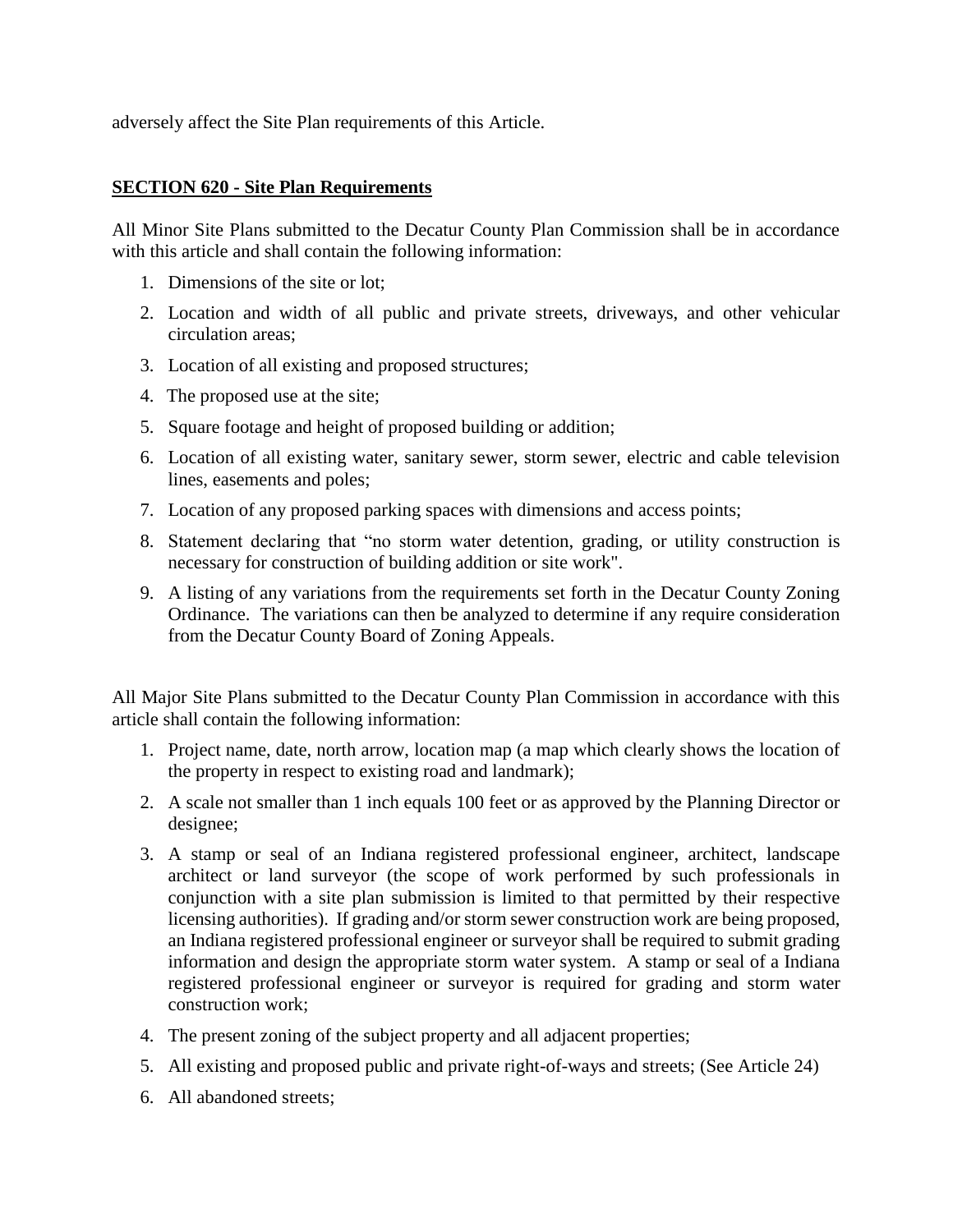- 7. Existing and proposed finished topography of the subject property shown by contours with intervals not to exceed 5 feet. If necessary, the Decatur County Plan Commission may request a geo-technical report of a specific site;
- 8. Location and height of existing and proposed structures on the property with each existing and proposed use noted;
- 9. Dimensions of each lot or property boundaries;
- 10. Proposed housing units proposed on the property depicting location, arrangements, number or units in each building, and where applicable, location and dimensions of all lots;
- 11. Location and arrangement of all common open space areas and recreational facilities;
- 12. Location, size, and type of all landscaping features (e.g. berms, walls fences, planting material) including: a landscape schedule that specifies plant species, number of plants per species, plant size at installation, and mature plant size; total square footage of the Vehicular Use Area (VUA), the total square footage required to be landscaped and the total landscaped area provided; and, existing trees which are to be retained including temporary fenced or taped areas which will be used to protect the trees during site disturbance. (See Article 22).
- 13. Location, orientation, lighting, materials, size, and height of signs (See Article 20);
- 14. Floodplain and/or floodway zone certification and base flood elevation if applicable;
- 15. Location of all existing and proposed utility lines and easements (each line should be labeled existing or proposed);
	- a. Water distribution systems, including line size, width of easements, type of pipe, location of hydrants and valves, and other appurtenances;
	- b. Sanitary sewer system, including pipe sizes, width of easements, gradients, types of pipes, invert elevations, location and type of manholes, the location, type, size of all lift or pumping stations, capacity, and process of any necessary treatment facilities, and other appurtenances;
	- c. Storm sewer and natural drainage system, including pipe and culvert sizes, gradients, location of open drainage courses, width of easements, location and size of inlets and catch basins, location and size of detention or retention and/or sedimentation basins, and data indicating the quantity of storm water entering the subject property naturally from areas outside the property, the quantity of flow at each pickup point (inlet), the quantity of storm water generated by development of the subject area, and the quantity of storm water to be discharged at various points to areas outside the subject property. Show location of all detention/retention ponds (See Decatur County Drainage Ordinance);
	- d. Other utilities (e.g., electric, telephone, etc.) including the type of service and the width of easements, if information is available;
	- e. Statement located on the Plan regarding who will maintain the drainage system;
- 16. Location of all off-street parking, loading and/or unloading and driveway areas, (See Article 21 & 24);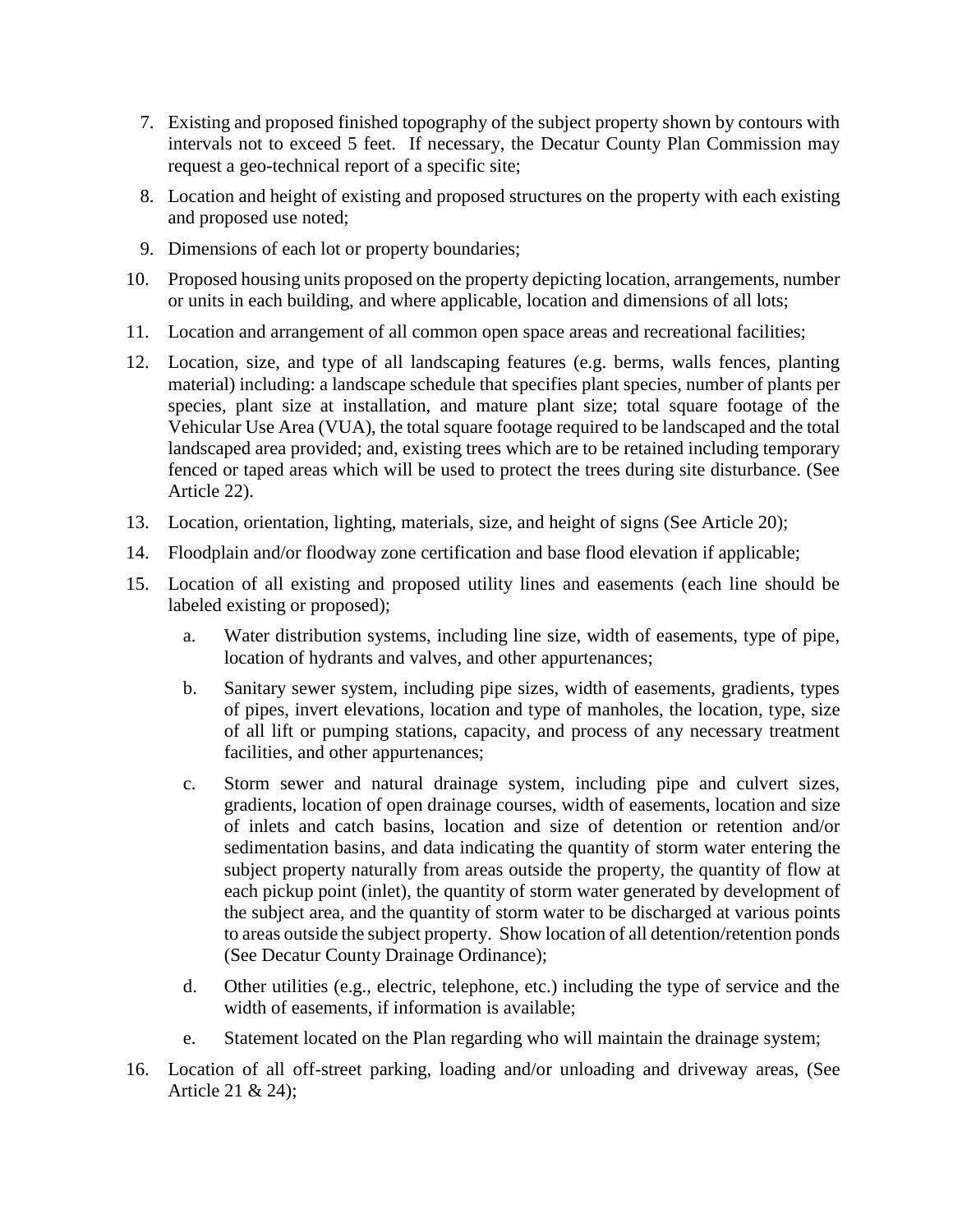- a. the type of surfacing;
- b. width, and depth of parking stalls, including disabled stalls;
- c. driveway width;
- d. traffic flow areas for one way traffic;
- e. angle of parking used;
- f. number of parking spaces and loading spaces;
- 17. Circulation system details that include the following: (See Article 24)
	- a. Pedestrian walkways, including alignment, grades, type of surfacing, and width;
	- b. Streets and driveways including alignment, grades, type of surfacing, width of pavement, and right-of-way and whether public or private;
	- c. Provisions for access management, which may include, but are not limited to:
		- i. a frontage road (public or private);
		- ii. coordination of curb cuts;
		- iii. curb cut connections accessible to adjoining properties;
		- iv. internal and external traffic control measures and traffic circulation patterns; (See Article 21)
	- d. Location of all above ground and underground storage tanks;
	- e. Location of dumpsters;
	- f. Location of outdoor storage areas.
- 18. Construction or installation details for the following:
	- a. paving, curbing, and sidewalk sections;
	- b. wheelchair ramps and/or curbs;
	- c. on-site traffic/vehicular regulatory signs, including disabled parking stall signage,
	- d. curb cuts;
	- e. garbage storage area enclosure or screening;
	- f. site lighting fixtures;
- 19. Provisions for control of erosion, hillside slippage, and sedimentation, indicating the temporary and permanent control practices and measures which will be implemented during all phases of clearing, grading, and construction. Show all affected or disturbed areas during construction on or within close proximity of the site (i.e., excavation, fill or storage). All provisions shall be in compliance with the Decatur County Drainage Ordinance;
- 20. If the proposed site was part of a zone change request, submit a copy of the approved concept development plan or show the relationship of the location of the proposed structure(s) to the approved zone change request;
- 21. Each applicant shall be required to submit traffic information estimating at minimum peak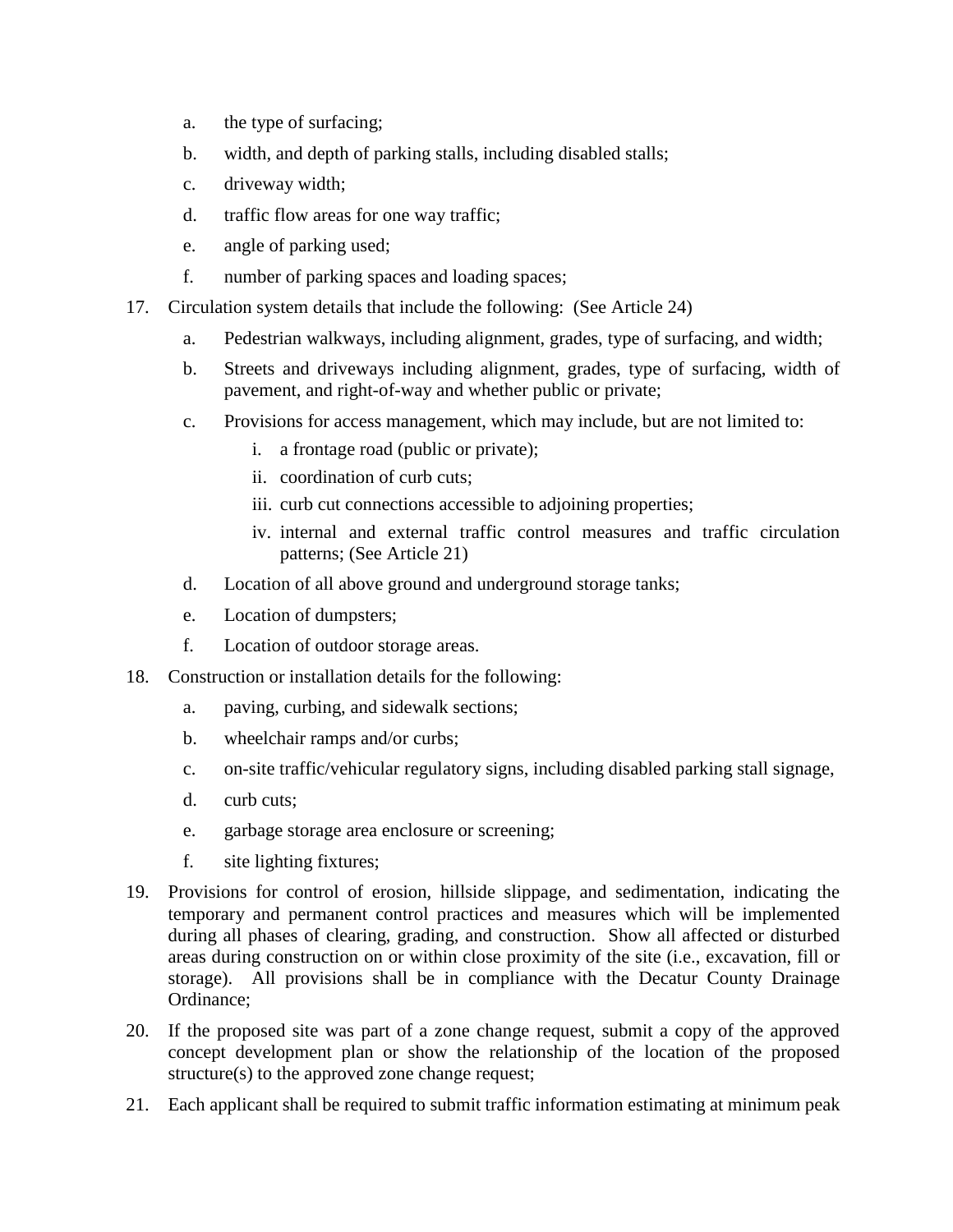hour traffic entering and exiting the site under review. This information shall be used by the Plan Commission in determining the location of curb cuts or any additional traffic management controls on each site. When appropriate, a Traffic Impact Assessment may be required to be submitted for review by the Plan Commission (See Article 24);

- 22. Architectural information including the location of main doors and overhead doors shown on the site plan and the height of all structures noted on the site plan. Architectural elevations and renderings which illustrate the overall external building design, and materials and colors to be used in the building design shall be provided for sites that are subject to other design review requirements, such as conditions of zone change or Concept Development Plan approval;
- 23. Location of existing recorded or unrecorded cemeteries, buildings listed on the National Register or archaeological sites (See Article 25);
- 24. Location of parking lot and driveway lights and their illumination areas on the project site and adjoining properties (See Article 25);
- 25. Any development which requires that a public improvement be made as part of the development may require a financial surety to cover the cost of the public improvements. The Planning Director shall determine if a surety is needed.
- 26. A listing of any variations from the requirements set forth in the Decatur County Zoning Ordinance. The variations can then be analyzed to determine if any require consideration from the Decatur County Board of Zoning Appeals.

The aforementioned information required may be combined in any suitable and convenient manner so long as the data required is clearly indicated. For property to be developed in sections or phases, detailed Site Plans containing the above information need not be submitted for the entire property. Plans conforming to these criteria should be submitted for the section or phase to be developed along with conceptual or schematic plans for the entire property in order to show the relationship of the relevant section to the entire development plan.

# **SECTION 625 - Expiration and Extension of Approval Period**

The approval of a Site Plan shall be for a period not to exceed two years. If no grading work or building construction has begun within two years after approval is granted, the approved Site Plan will be void. Only a single one (1) year extension of an approved Site Plan may be granted upon request to the Plan Commission prior to the two year expiration date.

# **SECTION 630 - Completion of Site Plan Construction Work and Requirements**

All requirements of the approved Site Plan must be completed within six months of building occupancy unless an extension is granted by the Planning Director upon request. The Plan Commission's Staff will conduct a post-development site inspection after the period specified above or occupancy of the use has begun. The purpose of the site inspection is to verify compliance with the approved Site Plan. Any deviation from the approved Site Plan may require